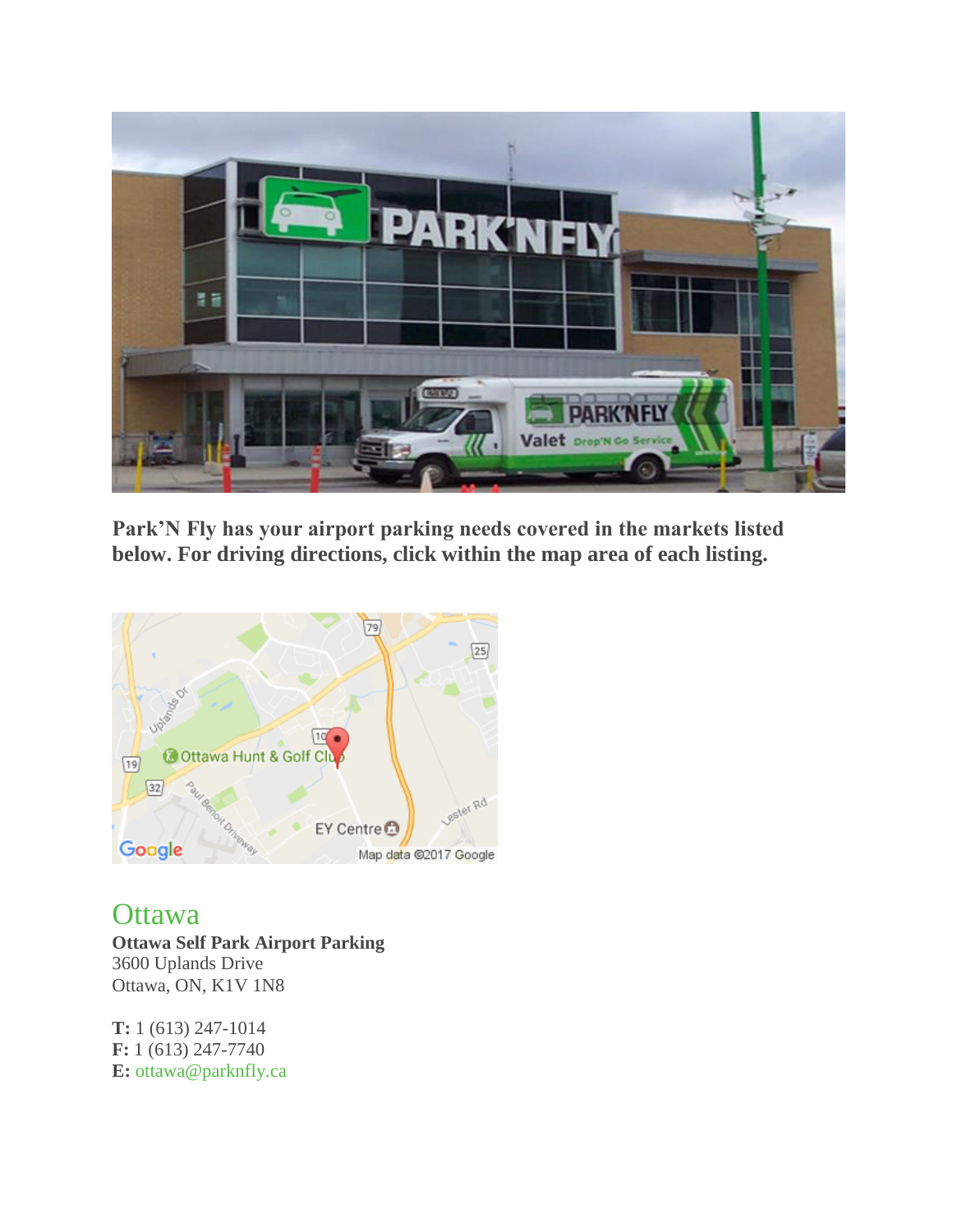#### **[Toronto](https://www.parknfly.ca/Location/Toronto-Airport-Parking.aspx)**

**Toronto Valet Airport Parking** 5815 Airport Road Mississauga, ON, L4V 1C8

**T:** 1 (905) 677-9143 **F:** 1 (905) 677-6558 **E:** [toronto@parknfly.ca](mailto:toronto@parknfly.ca)



#### **[Toronto](https://www.parknfly.ca/Location/Toronto-Airport-Parking.aspx)**

**Toronto Self-Park Airport Parking** 933 Dixon Road Etobicoke, ON, M9W 1J8

**T:** 1 (905) 677-9143 **F:** 1 (905) 677-6558 **E:** [toronto@parknfly.ca](mailto:toronto@parknfly.ca)

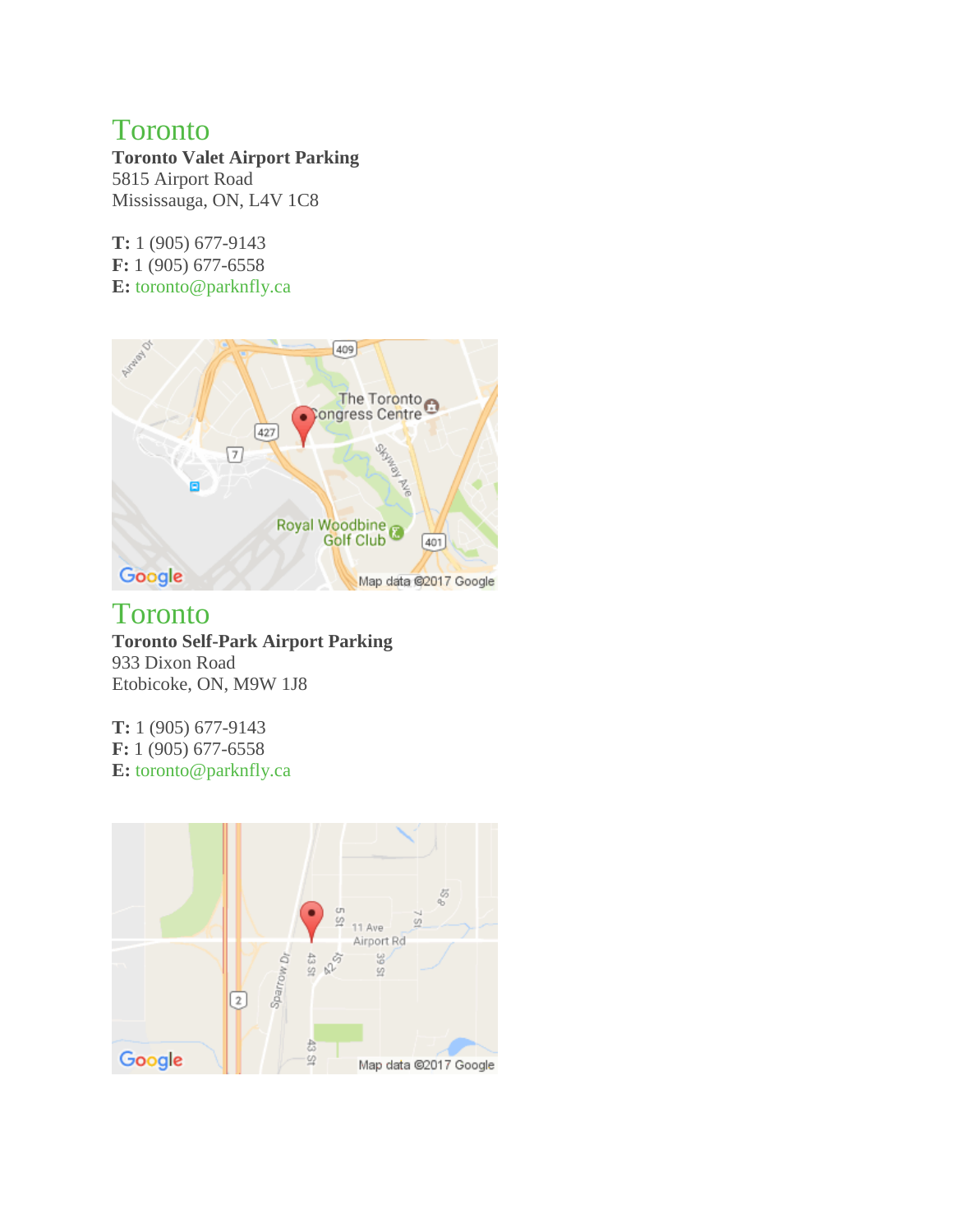#### [Edmonton](https://www.parknfly.ca/Location/Edmonton-Airport-Parking.aspx)

**Edmonton Self-Park Airport Parking** 8410 43 Street Leduc, AB, T9E 7E9

**T:** 1 (780) 986-9500 **F:** 1 (780) 986-8776 **E:** [edmonton@parknfly.ca](mailto:edmonton@parknfly.ca)



### [Halifax](https://www.parknfly.ca/Location/Halifax-Airport-Parking.aspx)

**Halifax Self-Park Airport Parking** 668 Barnes Drive Enfield, NS, B2T 1K2

**T:** 1 (902) 873-4574 **E:** [halifax@parknfly.ca](mailto:halifax@parknfly.ca)

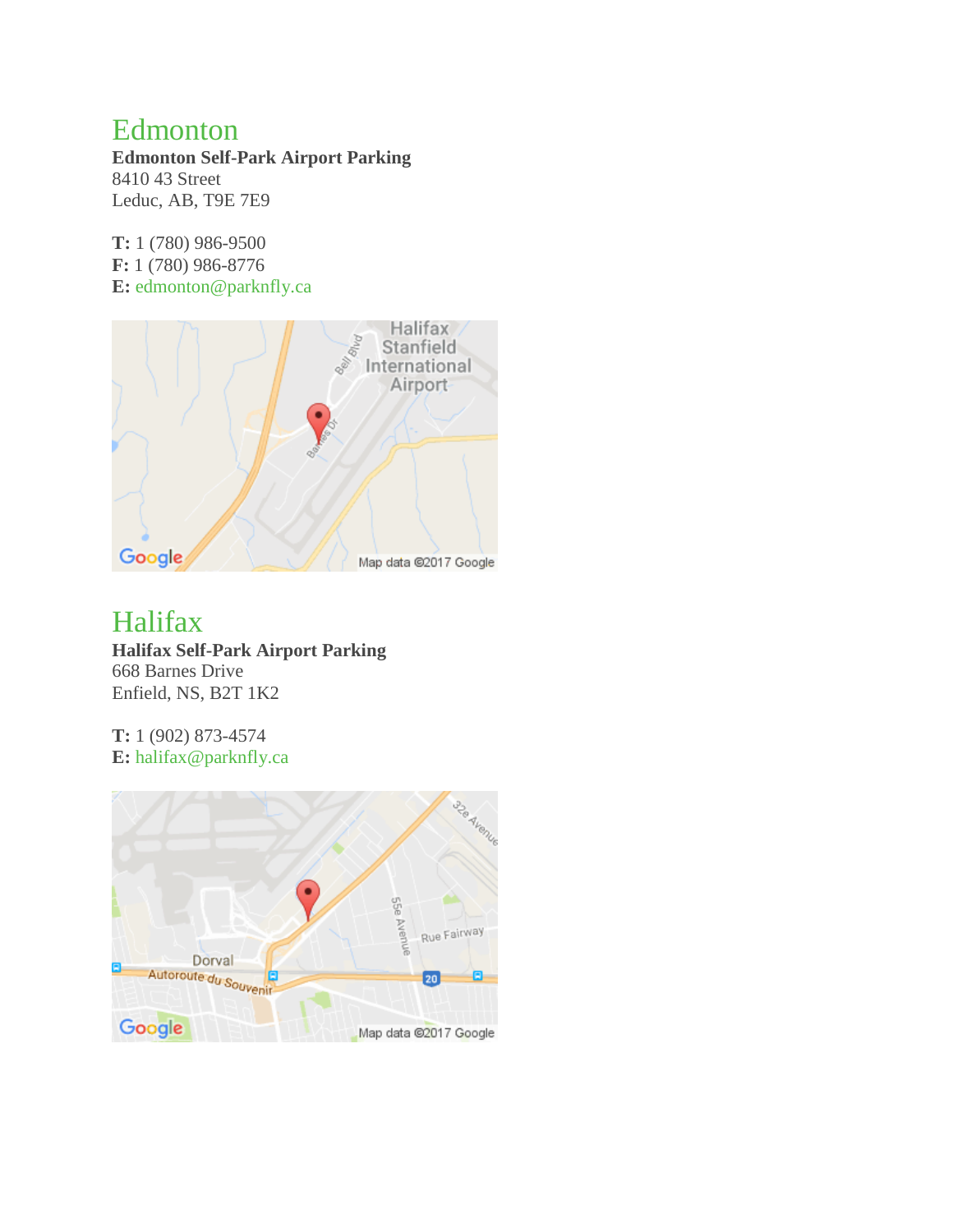#### [Montréal](https://www.parknfly.ca/Location/Montreal-Airport-Parking.aspx)

**Montreal Valet Airport Parking** 12155 Cote de Liesse Dorval, QC, H9P 1B4

**T:** 1 (514) 631-3359 **F:** 1 (514) 556-0105 **E:** [montreal@parknfly.ca](mailto:montreal@parknfly.ca)



#### [Montréal](https://www.parknfly.ca/Location/Montreal-Airport-Parking.aspx)

**Montreal Express A Airport Parking** 700 rue Marshall Dorval, QC, H9P 2Z4

**T:** 1 (514) 631-3359 **F:** 1 (514) 556-0105 **E:** [montreal@parknfly.ca](mailto:montreal@parknfly.ca)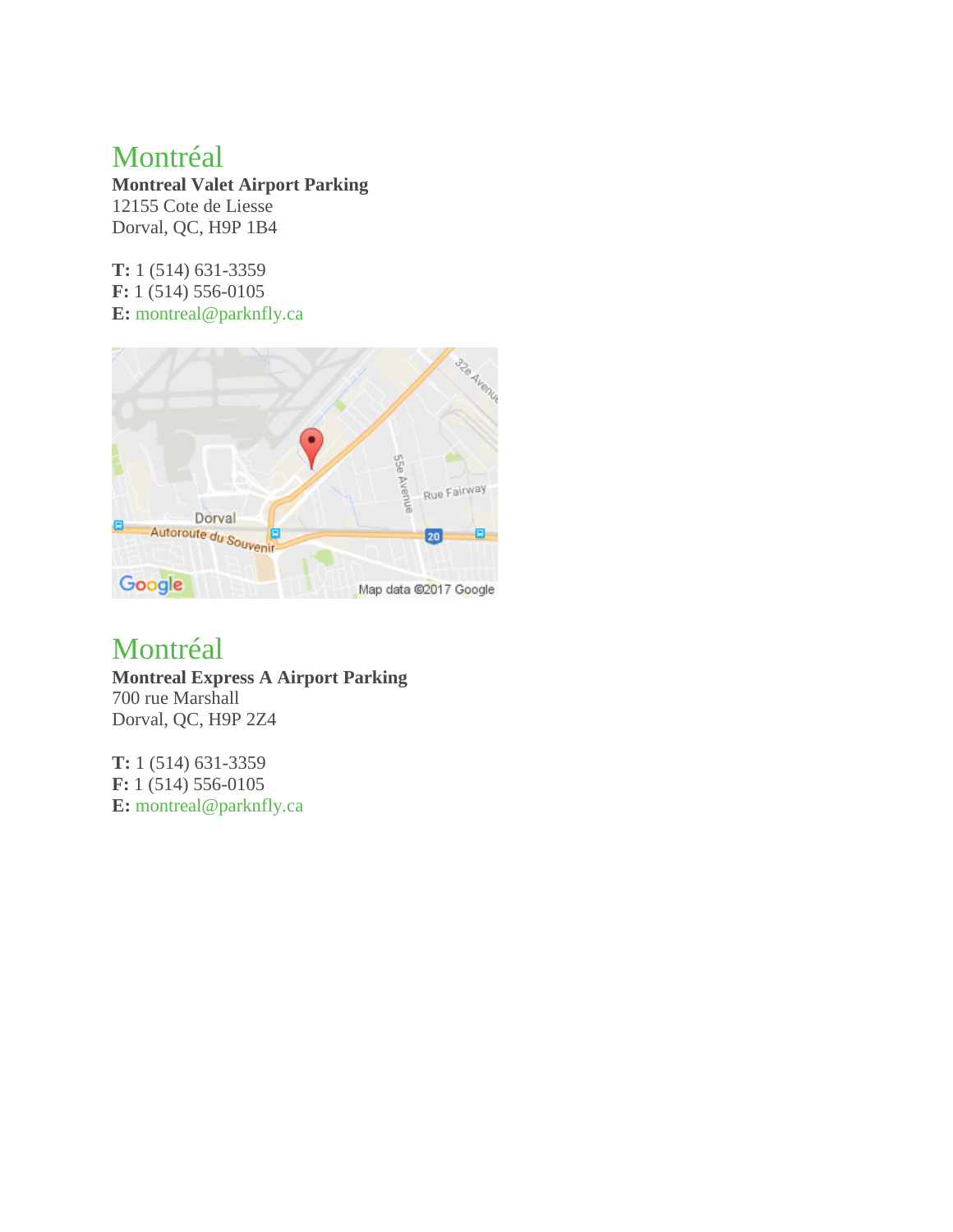

#### [Vancouver](https://www.parknfly.ca/Location/Vancouver-Airport-Parking.aspx)

**Vancouver Valet Airport Parking** 6380 Miller Road Richmond, BC, V7B 1B3

**T:** 1 (604) 270-9476 **F:** 1 (604) 273-0279 **E:** [vancouver@parknfly.ca](mailto:vancouver@parknfly.ca)



## [Winnipeg](https://www.parknfly.ca/Location/Winnipeg-Airport-Parking.aspx)

**Winnipeg Valet Indoor Airport Parking** 820-A Berry Street Winnipeg, MB, R3H 1H2

**T:** 1 (204) 808-7883 **F:** 1 (204) 772-3347 **E:** [winnipeg@parknfly.ca](mailto:winnipeg@parknfly.ca)